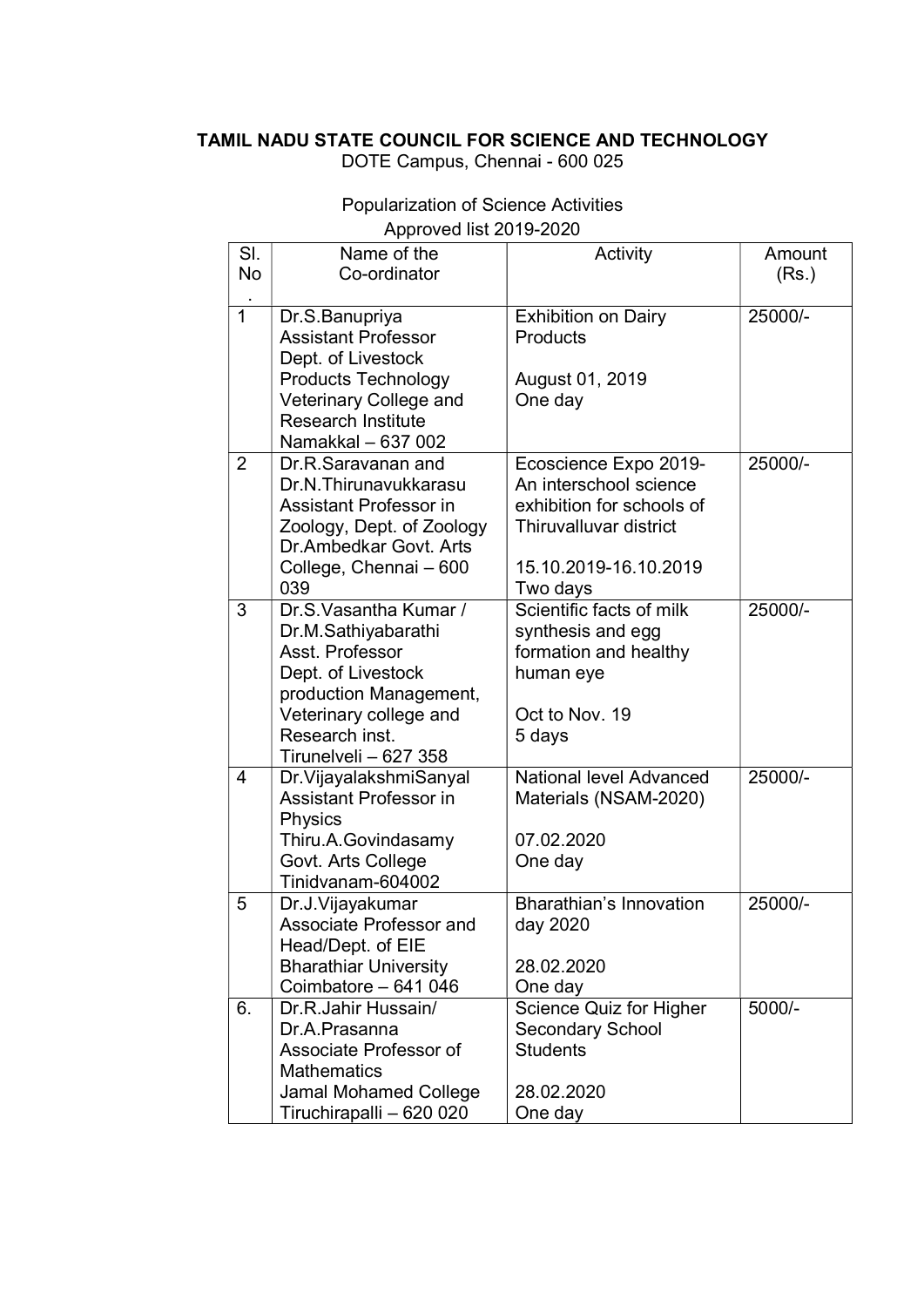| 7.                | Dr.S.Viswanathan<br><b>Assistant Professor and</b>  | Dissemination of knowledge<br>on aquatic ecology for | 25000/-   |
|-------------------|-----------------------------------------------------|------------------------------------------------------|-----------|
|                   | Head                                                | sustainability of river                              |           |
|                   | Dept. of Microbiology                               | Tamiraparani                                         |           |
|                   | Sri Paramakalyani College                           |                                                      |           |
|                   | Alwarkurichi - 627 412                              | 24.10.2019-26.10.2019                                |           |
|                   |                                                     | Three days                                           |           |
| 8.                | Dr.P.SundaraVenkatesh<br><b>Assistant Professor</b> | <b>National Science Day</b>                          | 15000/-   |
|                   | Dept. of Physics                                    | (2020) An Inter Collegiate<br>Meet                   |           |
|                   | Sri S.Ramasamy Naidu                                |                                                      |           |
|                   | <b>Memorial College</b>                             | 28.02.2020                                           |           |
|                   | Sattur-626 203                                      | One day                                              |           |
| 9.                | A.Jeevalatha                                        | <b>Science Expo</b>                                  | 15000/-   |
|                   | <b>Assistant Professor</b>                          |                                                      |           |
|                   | Dept. of Zoology                                    |                                                      |           |
|                   | <b>G.T.N Arts College</b>                           | 18.12.2019                                           |           |
|                   | Dindigul $-5$                                       | One day                                              |           |
| 10.               | Dr.S.Manivannan                                     | <b>National Science Day</b>                          | $15000/-$ |
|                   | AP in Zoology                                       | Celebration                                          |           |
|                   | Kongunadu Arts and                                  |                                                      |           |
|                   | Sciene College,<br>Coimbatore-641029                | 28.02.20202                                          |           |
| $\overline{11}$ . | Dr.K.Muthukumaravel                                 | One Day<br>Awareness programme on                    | 25000/-   |
|                   | <b>Assistant Professor</b>                          | dengue fever rainwater                               |           |
|                   | Dept. of Zoology                                    | harvesting and disaster                              |           |
|                   | KhadirMohideen College                              | management                                           |           |
|                   | Adirampattinam-614701                               |                                                      |           |
|                   | Thanjavur Dt.                                       | 05.12.2019-07.12.2019                                |           |
|                   |                                                     | Three days                                           |           |
| 12.               | Dr.L.Jeyapraba                                      | <b>Science Exhibition</b>                            | 20000/-   |
|                   | Associate Professor and                             |                                                      |           |
|                   | Head/Dept. of Zoology                               | 12.12.2019-13.12.2019                                |           |
|                   | Sarah Tucker College                                | Two days                                             |           |
|                   | Tirunelveli - 7                                     |                                                      |           |
| 13.               | Dr.M.Shaumugavelu                                   | Popularization Of Science                            | 20000/-   |
|                   | Head&Associate Professor                            | activities                                           |           |
|                   | Vivekananda College                                 |                                                      |           |
|                   | Tiruvedakam West-625                                | 03.10.2019-04.10.2019                                |           |
|                   | 234                                                 | Two days                                             |           |
| 14.               | Dr.Gayathri Monica                                  | Science exhibition for school                        | 20000/-   |
|                   | Professor                                           | students and polytechnic                             |           |
|                   | Dept. of EEE                                        | students                                             |           |
|                   | <b>SRM Inst.of Science and</b>                      |                                                      |           |
|                   | Technology, Ramapuram                               | 23-24 June 20                                        |           |
|                   | campus, Chennai-600089                              | Two days                                             |           |
|                   |                                                     |                                                      |           |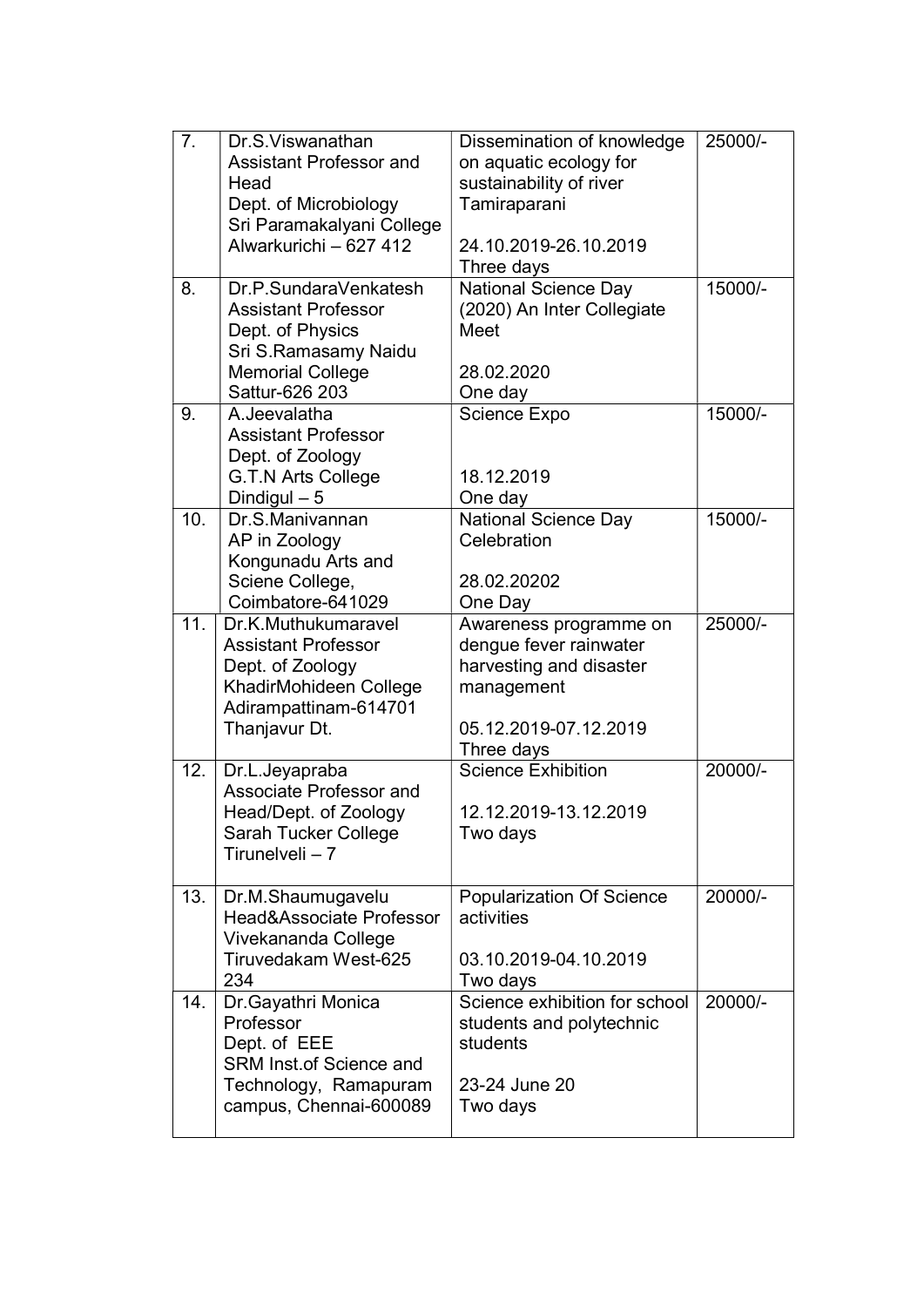| 15. | Dr.S.P.Malarkannan                              | Livestock exhibition for the | 20000/- |
|-----|-------------------------------------------------|------------------------------|---------|
|     | <b>Assistant Professor</b>                      | livelihood of farmers and    |         |
|     | Dept. of Rural                                  | entrepreneurs                |         |
|     | Development Science, Arul                       |                              |         |
|     | anandar College                                 | 23-24 January 2020           |         |
|     | Karumathur - 625 514                            | Two days                     |         |
| 16. | Dr.P.M.Palanisamy                               | State Level quiz competition | 20000/- |
|     | Principal                                       | and science exhibition for   |         |
|     | <b>NallamuthuGounderMahali</b>                  | the rural Government school  |         |
|     | ngam College, Pollachi                          | students in PollachiTaluk on |         |
|     | Coimbatore - 642 001                            | national science day         |         |
|     |                                                 | 28-29 February 2020          |         |
|     |                                                 | Two days                     |         |
| 17. | Dr.B.NPrathibha                                 | Rocketry and space           | 20000/- |
|     | <b>Assistant Professor</b>                      | technology for students      |         |
|     | Dept. of IT                                     |                              |         |
|     | G. Venkataswamy Naidu                           | 6-7 march 2020               |         |
|     | College, Kovilpatti-628501                      | two day                      |         |
| 18. | Dr.G.TheophilAnand                              | National science day         | 20000/- |
|     | Assistant                                       | celebration                  |         |
|     | Professor/physics                               |                              |         |
|     | Sacred heart college                            | 8,15,22,28 Feb 2020          |         |
|     | Tirupattur-635601                               | four days                    |         |
| 19. | Dr.A.Jabarali                                   | Recent development in        | 20000/- |
|     | <b>Assistant Professor/</b>                     | applied statistics           |         |
|     | statistics                                      |                              |         |
|     | <b>Madras Christian College</b>                 | 13-14 Feb 2020               |         |
|     | Tambaram                                        | 2days                        |         |
|     | Chennai-600059                                  |                              |         |
|     |                                                 |                              |         |
| 20. | Dr.M. Yuvaraja                                  | <b>State Level Science</b>   | 15000/- |
|     | HOD / Science &                                 | <b>Exhibition</b>            |         |
|     | <b>Humanities</b>                               | 28.02.2020                   |         |
|     | P.A. College of                                 |                              |         |
|     | engineering & Technology,<br>Pollachi - 642 002 | One day                      |         |
| 21. | Dr.M.Venkatesh                                  | Hands training on sky        | 20000/- |
|     | <b>Assistant Professor /</b>                    | observation                  |         |
|     | Physics                                         |                              |         |
|     | KSR College of Arts and                         | 09-10 Jan 2020               |         |
|     | Science,                                        | 2 days                       |         |
|     | Tiruchengode-637215                             |                              |         |
| 22. | Dr.C.Ramesh                                     | <b>State Level Science</b>   | 20000/- |
|     | <b>Professor and Head</b>                       | <b>Exhibition</b>            |         |
|     | Dept. of Mech. Engg.                            |                              |         |
|     | M.Kumarasamy College of                         | 21.10.2019-22.10.2019        |         |
|     | Engg., Karur-639113                             | Two days                     |         |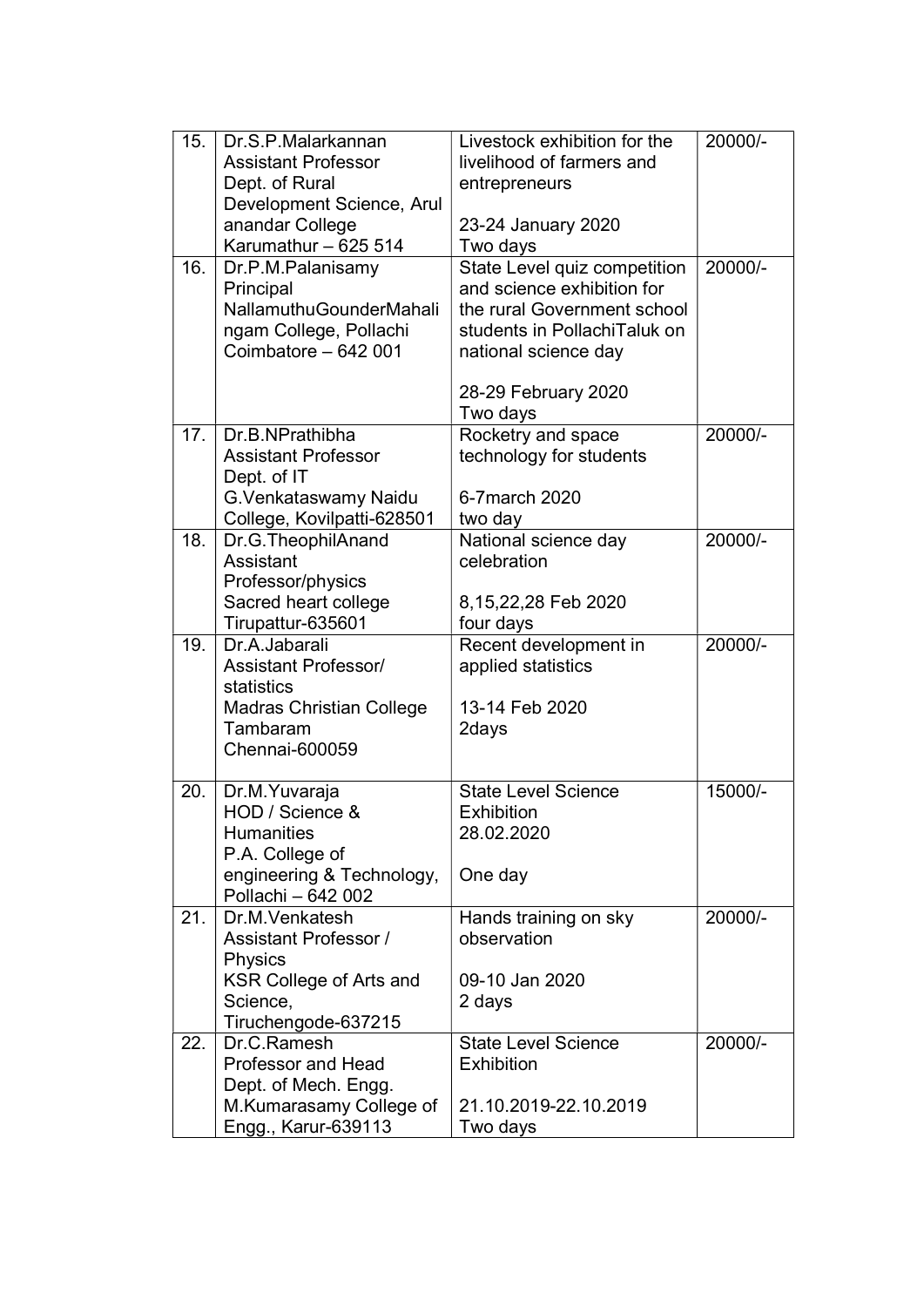| 23. | Mr.N.Subramani                | <b>National Level Project</b> | 15000/- |
|-----|-------------------------------|-------------------------------|---------|
|     | <b>Assistant Professor</b>    | Model Display on Science      |         |
|     | Dept. of Mech. Engg.          | and Technology -              |         |
|     | Karpagam College of           | MEXHIBIT'20                   |         |
|     | Engg.                         |                               |         |
|     | Coimbatore - 641 032          | 11.03.2020                    |         |
|     |                               | One day                       |         |
| 24. | Dr.G.Vijaya                   | Raising Awareness of          | 15000/- |
|     | <b>Professor and Head</b>     | <b>Plastic Hazards</b>        |         |
|     | Dept. of Information Tech.    |                               |         |
|     | <b>KGISL Institute of</b>     | 28.02.2020                    |         |
|     | Technology                    | One day                       |         |
|     | Saravanampatti                |                               |         |
|     | Coimbatore-641 035            |                               |         |
| 25. | Dr.P.Jacquiline rosy          | Energy conservation day       | 15000/- |
|     | <b>Associate Professor</b>    | Celebration                   |         |
|     | Dept. of Chemistry            |                               |         |
|     | <b>IFET College of</b>        | 12.12.2019                    |         |
|     | engineering                   | One day                       |         |
|     | Gangarampalayam               |                               |         |
|     | Villupuram - 609 106          |                               |         |
| 26. | Dr.R.Ramadoss                 | <b>Modern Trends in Non-</b>  | 20000/- |
|     | Professor                     | destructive evaluation and    |         |
|     | Dept. of Mechanical Engg.     | testing of Materials          |         |
|     | <b>Easwari Engineering</b>    |                               |         |
|     | College                       | 13.12.2019-14.12.2019         |         |
|     | BharathiSalai, Ramapuram      | Two days                      |         |
|     | Chennai - 600 089             |                               |         |
| 27. | Dr.S.Saravanan                | Popularisation of Solar       | 20000/- |
|     | <b>Professor and Head</b>     | photovoltaic power plant      |         |
|     | Dept. of EEE                  | design and installation       |         |
|     | Muthyammal engineering        |                               |         |
|     | College, Kakkaveri            | 11.12.2019-12.12.2019         |         |
|     | Rasipuram - 637 408           | Two days                      |         |
| 28. | K.Sunitha                     | Solid Waste Management        | 15000/- |
|     | <b>Assistant Professor</b>    |                               |         |
|     | Dept. of Mechanical Engg.     |                               |         |
|     | St. Peter's Inst. of Higher   | 14.11.2019                    |         |
|     | <b>Education and Research</b> | One day                       |         |
|     | Avadi, Chennai - 54           |                               |         |
| 29. | Dr.A.Rajendra Prasad          | Sai Tech S2T 2.0              | 15000/- |
|     | Principal                     | (Technology Dissemination     |         |
|     | Sri Sai Ram engineering       | and Awareness for high        |         |
|     | College,                      | school and Higher             |         |
|     | Tambaram, Chennai - 44        | Secondary School students)    |         |
|     |                               | 01.11.2019                    |         |
|     |                               |                               |         |
|     |                               | One day                       |         |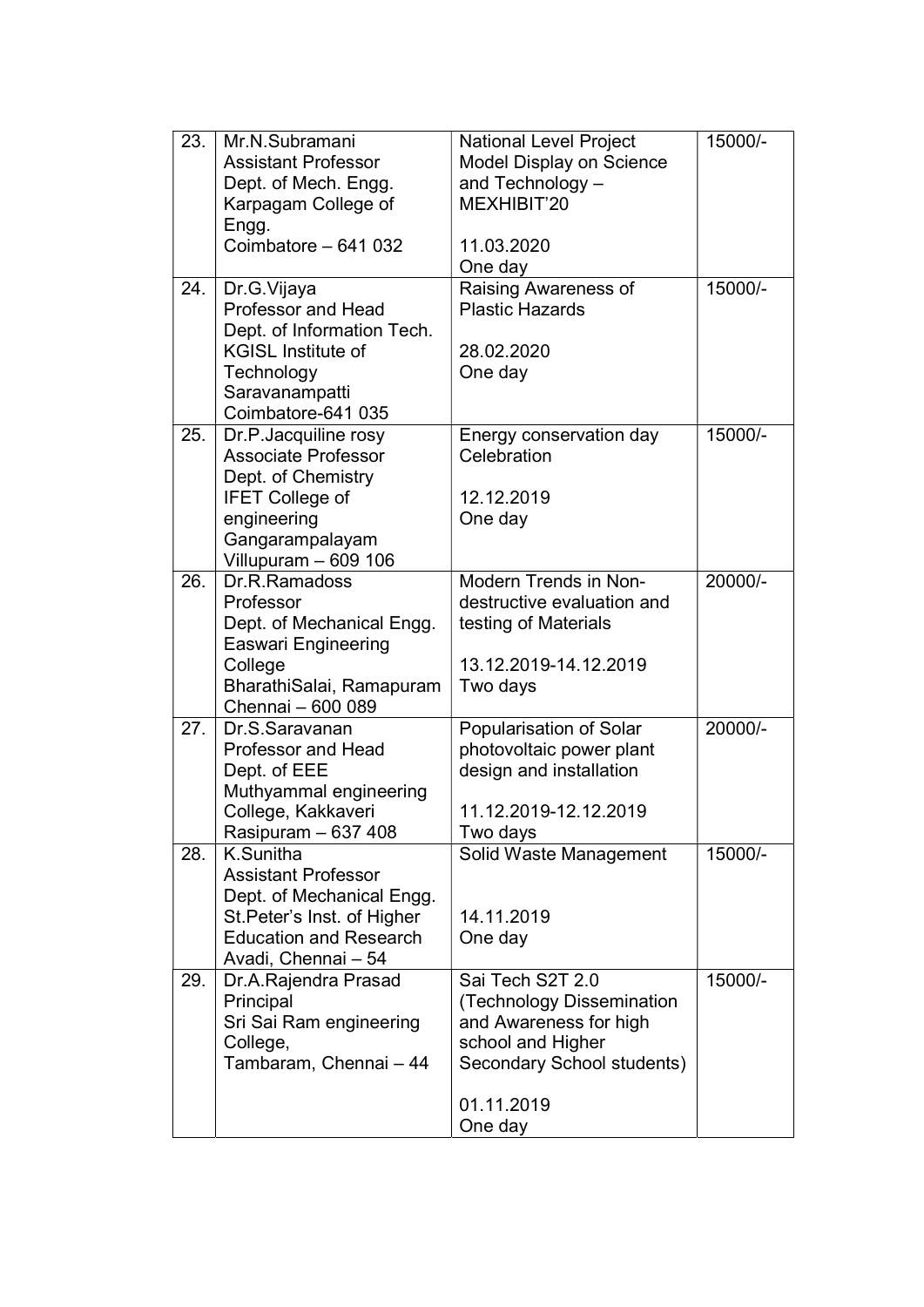| 30. | Dr.K.Deepalakshmi<br>Head/biotechnology            | Awareness programme on<br>conservation of medicinal | 20000/- |
|-----|----------------------------------------------------|-----------------------------------------------------|---------|
|     | Prince shrivenkateshwara                           | plants by biotechnological                          |         |
|     | arts and science college                           | approaches                                          |         |
|     | Gowriwakkam                                        |                                                     |         |
|     | Chennai-600 073                                    | 3-4 April 2020                                      |         |
|     |                                                    | 2 days                                              |         |
| 31. | Dr.R.Rajkumar                                      | Mega Science Project                                | 25000/- |
|     | <b>Assistant Professor</b><br>Dept. of ECS         | <b>Exhibition</b>                                   |         |
|     | <b>VLB Janakiammal College</b>                     | 02-04 January 2020                                  |         |
|     | of Arts and Science                                | Three days                                          |         |
|     | Coimbatore - 641 042                               |                                                     |         |
| 32. | Mrs.N.Magadevi                                     | <b>Science Exhibition</b>                           | 15000/- |
|     | Associate Professor and                            |                                                     |         |
|     | Head/ Dept. of EEE                                 | 10 January 2020                                     |         |
|     | S.A. Engineering College<br>Poonamallee-Avadi Road | One day                                             |         |
|     | Chennai- 600 077                                   |                                                     |         |
| 33. | Dr.K.Raja                                          | <b>National Science Fair</b>                        | 20000/- |
|     | Principal                                          |                                                     |         |
|     | DhaanishAhamed College                             | 3-4 January 2020                                    |         |
|     | of Engineering                                     | 2 days                                              |         |
|     | Padappai - 601 301                                 |                                                     |         |
|     | Kanchipuram Dt.                                    |                                                     |         |
|     |                                                    |                                                     |         |
| 34. | Dr.S.Velammal                                      | <b>Mathematics Quiz</b>                             | 15000/- |
|     | <b>Professor and Head</b>                          | Competition                                         |         |
|     | Dept. of Mathematics                               |                                                     |         |
|     | Velammal College of                                | 25.03.2020                                          |         |
|     | Engineering and<br>Technology                      | One day                                             |         |
|     | Madurai - 625 009                                  |                                                     |         |
|     |                                                    |                                                     |         |
| 35. | Mr.P.Anbarasu                                      | Tech Trend $-2020$                                  | 20000/- |
|     | <b>Assistant Professor/ EEE</b>                    | (Technology Dissemination                           |         |
|     | Sri Eshwar College of                              | and Awareness) for                                  |         |
|     | Engg.,                                             | Government school                                   |         |
|     | Kondampatti,                                       | students                                            |         |
|     | Vadasithur,                                        |                                                     |         |
|     | Coimbatore - 641 202                               | 20.02.2020-21.02.2020                               |         |
|     |                                                    | Two days                                            |         |
| 36. | Mr.P.Babu                                          | Sustainable Development in                          | 20000/- |
|     | <b>Professor and Head</b>                          | Science, Engineering,                               |         |
|     | Dept. of ECE<br><b>PSN Engineering College</b>     | <b>Technology and Humanities</b>                    |         |
|     | Tirunelveli - 627 152                              | 12-13 March 2020                                    |         |
|     |                                                    | Two days                                            |         |
|     |                                                    |                                                     |         |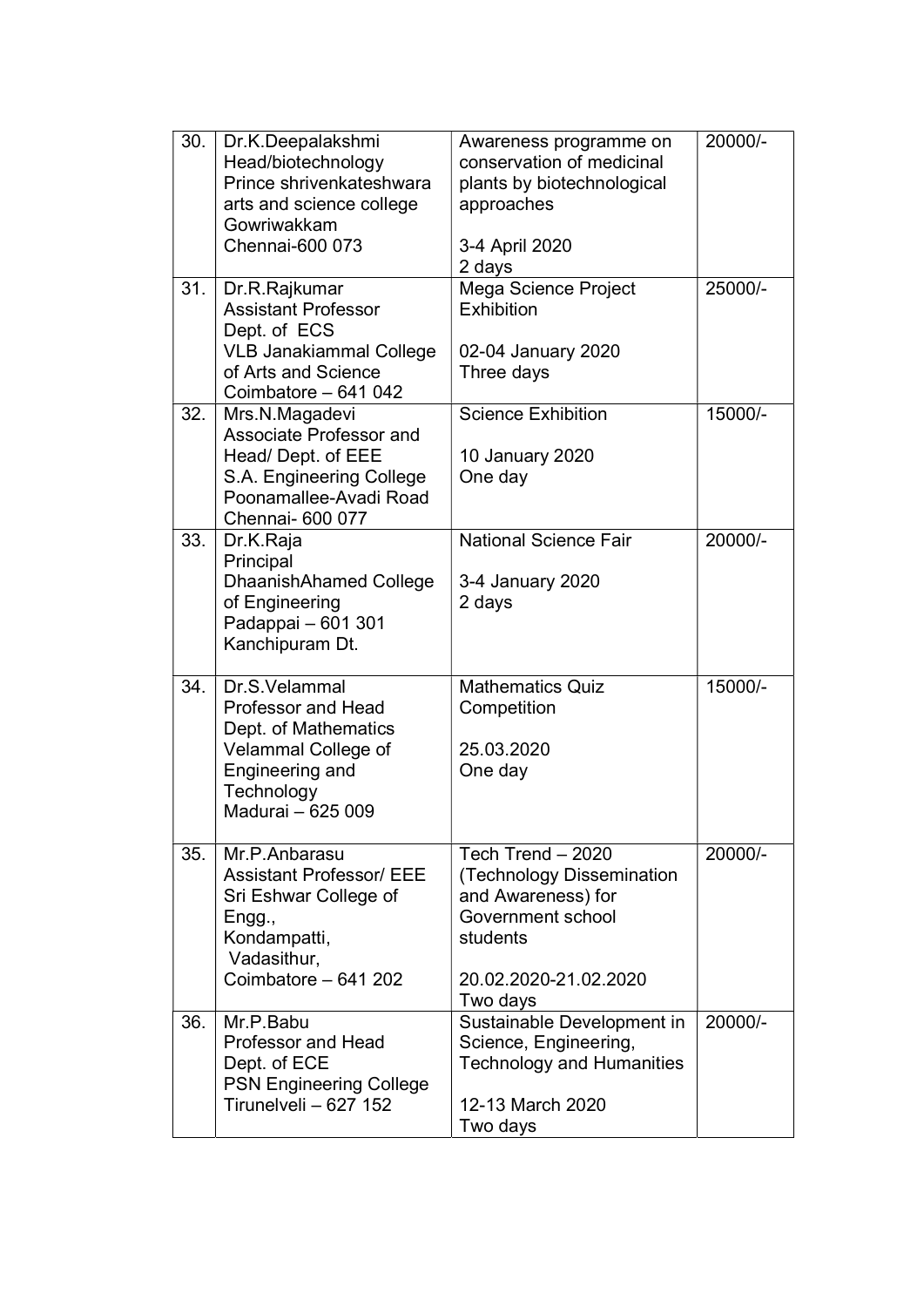| 37. | Dr.R.Vijaya Chandra                          | Awareness Programme on          | 15000/- |
|-----|----------------------------------------------|---------------------------------|---------|
|     | Associate Professor and                      | <b>Avoid Plastic Save Earth</b> |         |
|     | <b>Head of Mathematics</b>                   |                                 |         |
|     | Navarasam Arts and                           | 06.03.2020                      |         |
|     | Science College for                          | One day                         |         |
|     | Women, Arachalur                             |                                 |         |
|     | Erode - 638 101                              |                                 |         |
| 38. | Dr.V.Ganesh Kumar                            | National Science Day2020        | 15000/- |
|     | Scientist - E/ Associate                     |                                 |         |
|     | Professor, Sathyabama                        | 28.02.2020                      |         |
|     | Inst. of Science and                         | One day                         |         |
|     | Technology                                   |                                 |         |
|     | Chennai -600 119                             |                                 |         |
| 39. | Dr.J.Manjunathan                             | National Level Workshop on      | 25000/- |
|     | <b>Assistant Professor</b>                   | <b>Bio-business</b>             |         |
|     | Dept. of biotechnology                       |                                 |         |
|     | <b>Vels Institute of Science</b>             | 02-04 March 2020                |         |
|     | Tech. and advanced                           | Three days                      |         |
|     | studies                                      |                                 |         |
|     | Pallavaram, Chennai-                         |                                 |         |
|     | 600 117                                      |                                 |         |
| 40. | Dr.S.Muthusundari&                           | Awareness Programme on          | 15000/- |
|     | Dr.M.A.Berlin                                | e-waste Management              |         |
|     | Associate Professor                          |                                 |         |
|     | Dept. of CSE                                 | 05.03.2020                      |         |
|     | <b>RMD Engineering college</b>               | One day                         |         |
|     | Kavaraipettai – 601 206                      |                                 |         |
| 41. | Dr.SankaraMalliga.G                          | <b>Popularisation IPR</b>       | 20000/- |
|     | Professor & Head                             |                                 |         |
|     | Dept. of ECE                                 | 05-06 March 2020                |         |
|     | Anand Institute of Higher                    | Two days                        |         |
|     | Tech., Kazhipattur                           |                                 |         |
|     | Chennai - 603 103                            |                                 |         |
| 42. | Dr.S.Karthigai Lakshmi                       | Project Expo 2020               | 20000/- |
|     | Professor, Dept. of ECE                      |                                 |         |
|     | SSM Institute of Engg. and                   | 28-29 February 2020             |         |
|     | Tech., Kuttathupatti,                        | Two days                        |         |
|     | Dindigul dt. - 624 002                       |                                 |         |
| 43  | Dr.S.UmaMaheswari                            | Installation and usage of       | 25000/- |
|     | Professor, Dept. of EEE                      | various solar gadgets           |         |
|     | Mahendra Engineering                         |                                 |         |
|     | College, Mallasamudram<br>Namakkal - 637 503 | 20-24 April 2020                |         |
|     |                                              | five days                       |         |
| 44. | Dr.V.Baulsamy                                | Exhibition on Science and       | 15000/- |
|     | Principal                                    | Technology 2020                 |         |
|     | Kongu Engg. College                          |                                 |         |
|     | Perundurai, Erode - 638 060                  | 28.02.2020                      |         |
|     |                                              | One day                         |         |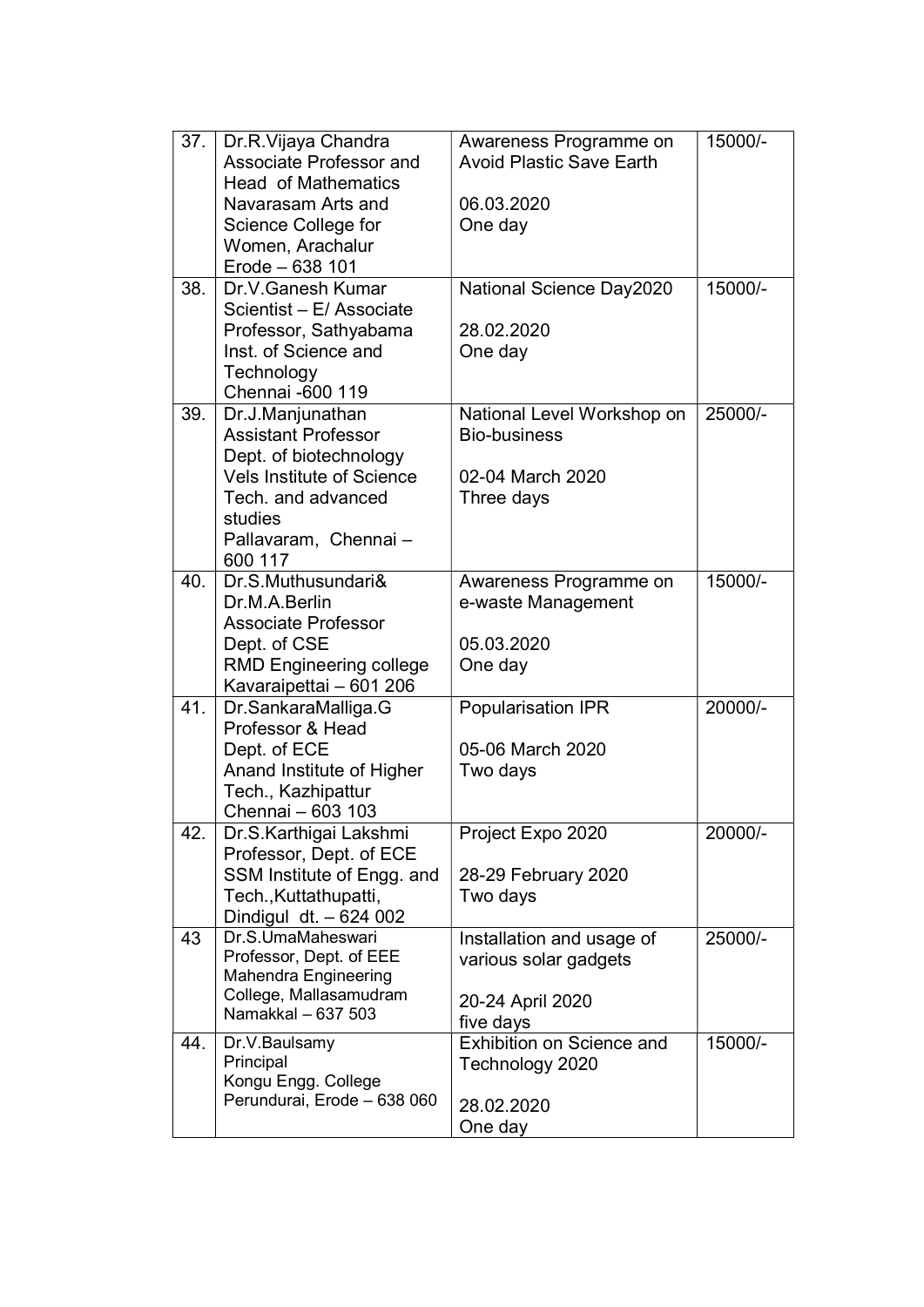| 45. | Dr.M.Anusuya<br>Registrar/ IndraGanesan<br>College of Engineering,                                                                                                        | <b>Recent Trends in Nano</b><br>material science                                                                           | 15000/- |
|-----|---------------------------------------------------------------------------------------------------------------------------------------------------------------------------|----------------------------------------------------------------------------------------------------------------------------|---------|
|     | Manikandam, Trichy-620012                                                                                                                                                 | 05.02.2020<br>One day                                                                                                      |         |
| 46. | Dr.R.Ganesh<br><b>AP/Physics</b><br>Sri Krishna College of<br>Technology<br>Coimbatore-641042                                                                             | State level science<br>exhibition<br>28.02.20<br>1 day                                                                     | 15000/- |
| 47. | Dr.J.Savitha<br>Associate Professor and<br>Head, Dept. of IT<br>Sankara College of Science<br>and Commerce,<br>Saravanampaty<br>Coimbatore - 641 035                      | Awareness programme on<br><b>Digital Transactions</b><br><b>March 2020</b><br>One day                                      | 15000/- |
| 48. | Dr.N.JaiSankar<br><b>Professor and Head</b><br>Dept. of ECE<br>MisrimalNavajeeMunoth Jain<br><b>Engineering College</b><br>Jothi Nagar, Thoraipakkam<br>Chennai - 600 097 | Mini Project Expo'20<br>28.02.2020<br>One day                                                                              | 15000/- |
| 49. | Mr.S.M.RajBharath<br><b>Assistant Professor</b><br>Dept. of ECE<br>J.N.N Institute of<br>Engineering, Kannigaipair<br>Tiruvallur $-601102$                                | Awareness on Science and<br>Technology<br>05.03.2020<br>One day                                                            | 15000/- |
| 50. | Dr.A.Punitha<br><b>Professor and Dean</b><br><b>Trichy Engineering College</b><br>SivagnanamNagar, Konalai<br>Tiruchirapalli - 621 132                                    | Student Project Expo 2020<br>28.02.2020<br>One day                                                                         | 15000/- |
| 51. | Dr.M.Thenmozhi<br>Associate Professor of<br>Biotechnology<br>Prathyusha Engg. college<br>Aranvoyalkuppam<br>Chennai-602025                                                | Ecosystem changes and<br>sustainable agriculture<br>27-28feb2020<br>two days                                               | 20000/- |
| 52. | C.Nagendran<br>Secretary<br>Natural Life Environment and<br><b>Education Welfare Society</b><br>(NEEWS),<br>Near Forest Bungalow,                                         | Awareness programme on<br><b>Environmental Conservation</b><br>programme to College<br>students and SHG women /<br>Farmers | 20000/- |